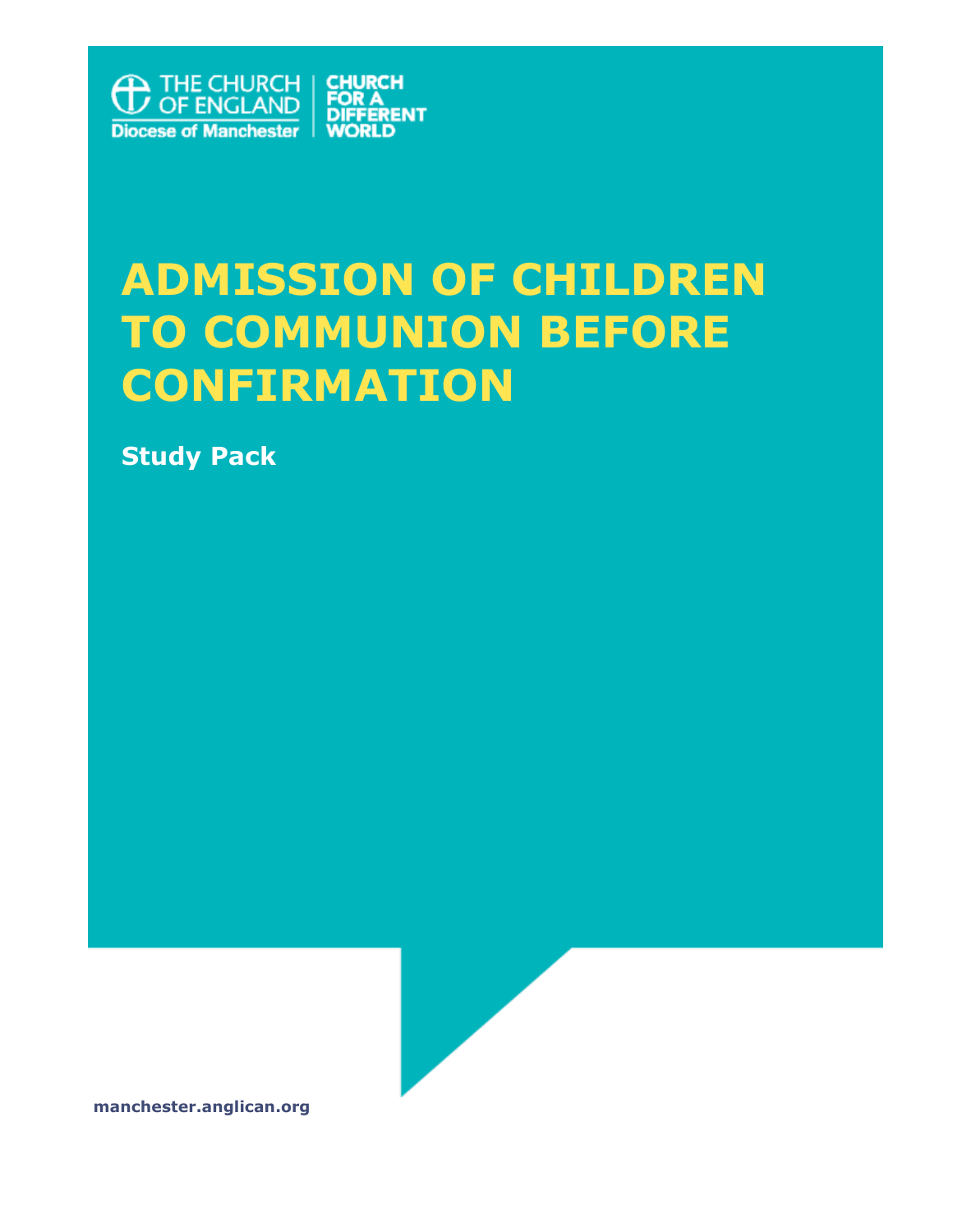# **CONTENTS Page Nos**

| <b>SOME ISSUES TO CONSIDER</b><br>An introduction to the key points in the discussion about the<br>admission of children to Communion before Confirmation                                                                                                   | $\mathbf{z}$ |  |  |
|-------------------------------------------------------------------------------------------------------------------------------------------------------------------------------------------------------------------------------------------------------------|--------------|--|--|
| <b>SOME QUESTIONS PEOPLE ASK</b><br>Brief responses to some of the most commonly asked questions<br>about admission                                                                                                                                         | 4            |  |  |
| <b>HOW DOES IT WORK IN PRACTICE?</b><br>Some experiences of introducing admission to Communion before<br>Confirmation                                                                                                                                       | 6.           |  |  |
| <b>GUIDELINES</b><br>1 - THE PROCESS<br>A summary of the stages in the process for obtaining permission<br>to admit children to Communion before Confirmation                                                                                               | 8            |  |  |
| 2 - PARISH POLICY<br>A model embodying the requirements of the Diocesan Regulations and the<br>General Synod Regulations (2006). Your final policy will reflect your own<br>parish thinking and situation, but it should encompass the points in this model | 9            |  |  |
| 3 - PREPARATION SCHEME<br>Whether your parish decides to use published material, a course you<br>have devised yourselves, or a mixture of resources, the final package<br>should include the elements in this list                                          | 11           |  |  |
| <b>RESOURCES</b>                                                                                                                                                                                                                                            | 12           |  |  |
| <b>HELP!</b><br>A reminder of the support available from the Diocesan Board of Education                                                                                                                                                                    | 14           |  |  |
| <b>APPENDICES</b>                                                                                                                                                                                                                                           |              |  |  |

| MANCHESTER DIOCESAN REGULATIONS | 15 |
|---------------------------------|----|
| WHAT DOES SCRIPTURE SAY?        | 16 |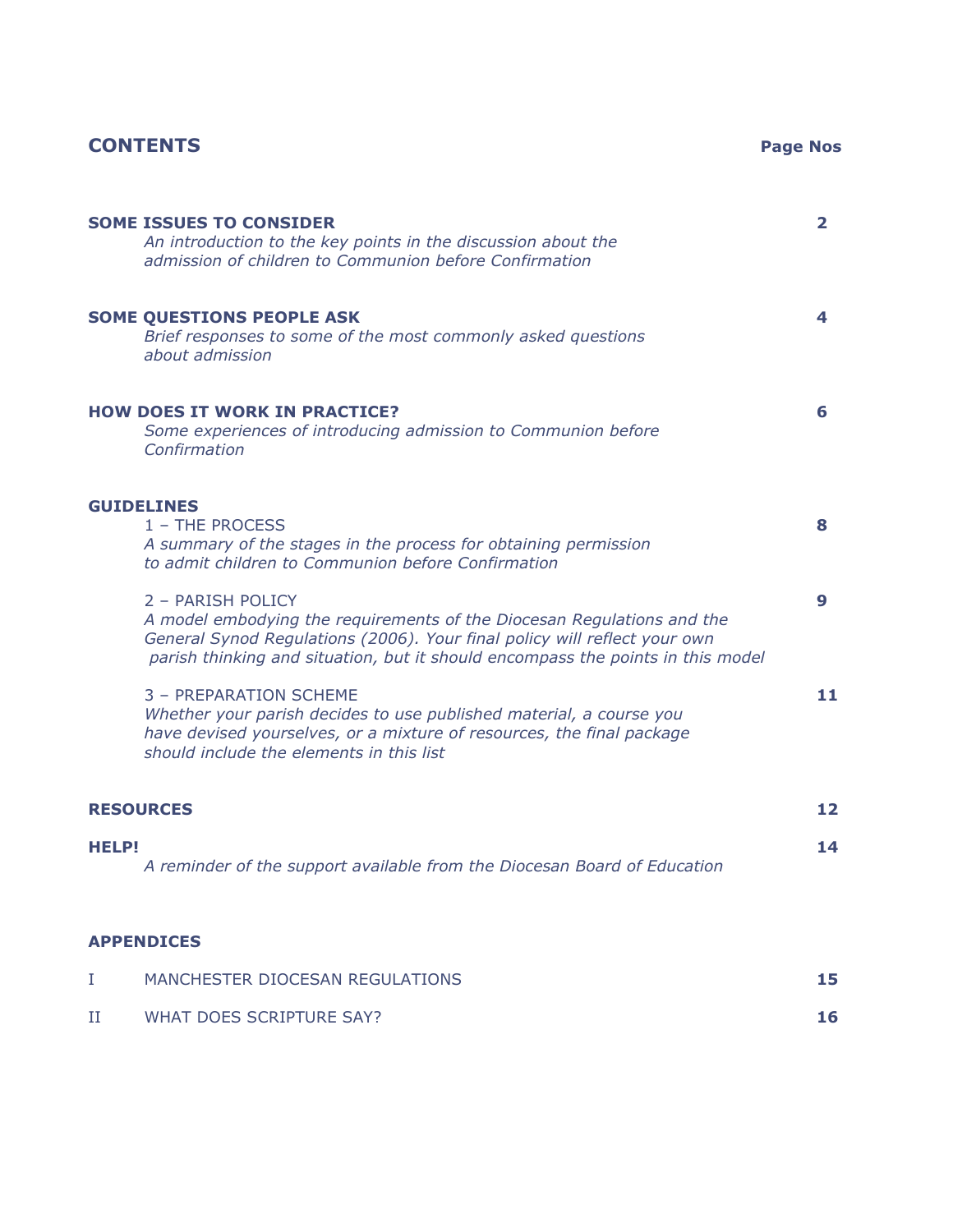# **SOME ISSUES TO CONSIDER**

#### **THEOLOGICAL**

- Baptism is the undisputed rite of entry into membership of the Body of Christ: "In the one Spirit we were all baptised into one body" (Common Worship p290); and membership of that body is affirmed in the reception of Holy Communion: "we are one body, because we all share in one bread" (Common Worship p179). To deny Holy Communion to any baptised Christian could be seen as denying the full validity of their Baptism.
- If a sacrament is seen as a free, unearned gift of grace expressing God's unconditional love, to what extent can conditions be imposed regarding admission to the sacrament of Holy Communion?
- Jesus uses children as an example of what 'the greatest in the kingdom of heaven' are like. How is this reflected in our practice if we make children the least at the Communion Table by denying their full participation? Some passages of scripture to consider: Matthew 18:1- 5; 19:13-14; 21:14-17.
- If Confirmation is made a condition of receiving Holy Communion it could be seen as having a confused significance - vying with Baptism for importance as a rite of entry rather than having a clear and distinct significance of its own as a rite of adult commitment.

### **HISTORICAL**

- The practice of the earliest Christians with regard to receiving Holy Communion is not clear (see Appendix II), but certainly whole households were baptised and it is assumed that children would have been included. It seems that Communion immediately followed Baptism, and there is no indication that children were excluded. The Eastern Orthodox Churches have always communicated children immediately after Baptism.
- The subsequent 'divorce' of Communion from Baptism has been the combined result of the theological preoccupations and practical circumstances of following centuries: e.g. the doctrine of original sin lead to the promotion of infant Baptism; church expansion necessitated Baptism by priests rather than bishops, followed by laying on of hands by bishops during periodic tours; the failure of parishioners to present children to the bishop on these occasions contributed to the bishops' demand that 'laying on of hands' precede Communion; the development of 'laying on of hands' into a rite involving the confirmation of baptismal vows produced an emphasis on the need for teaching before Confirmation.
- The moves in recent times from afternoon to morning meetings of Sunday School, and towards Parish Communion as the regular Sunday service have led to a new practical situation in which children find themselves regularly in church at a service in which they cannot fully participate.
- The tradition of the church regarding admission of children to Communion is not represented by a static 'norm' but is characterised by a continued development in practice in the light of changing situations: in the spirit of this tradition, what developments are appropriate to our situation today?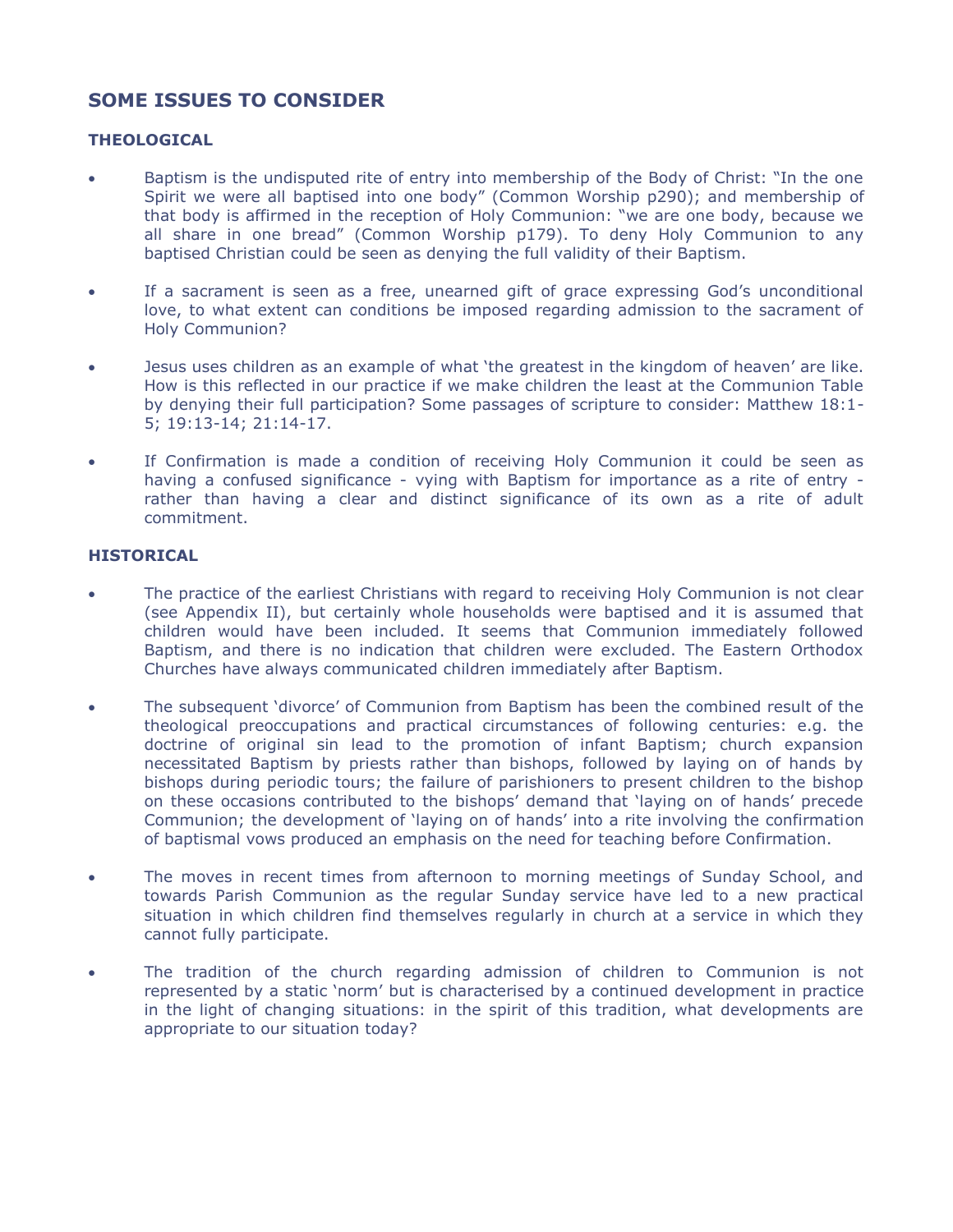#### **PASTORAL**

- Child psychologists and experts in children's spiritual development alike point to the importance of children taking part in practical activities – learning by doing – and of their natural facility for engaging with symbol and mystery. Full participation in Communion is sometimes claimed to be an erosion of childhood, but instead it could be seen as cherishing and making best use of the very characteristics of childhood.
- One important characteristic of childhood is the need to belong. Partaking in Holy Communion is a powerful indication of belonging – to God, and to one another in the Church. Much is made of what children may or may not understand about the sacrament, but they will certainly understand the rejection implied in being denied food at the Lord's Table.
- If Confirmation is seen as the 'gateway to Communion', there will continue to be pressure for it to occur in the early teens or before. However Confirmation is also held to represent an adult commitment of faith. No other 'adult' decisions or responsibilities are taken on at such an early age – e.g. driving, voting, military service; the major 'life commitment' of marriage is not permitted before 16 - and the 20s are generally thought of as the earliest appropriate age: by confirming at 12 or 13 are we saying that the faith commitment of Confirmation is less important than these other undertakings?
- One of the most marked characteristics of the teens is to question and reject institutions, whilst a characteristic of those in their late 20s is to 'revisit' and engage with them. Thus to require Confirmation of teenagers runs counter to their developmental needs whilst 'using up' a rite which they might value deeply as a public demonstration of their return to the faith at a later stage in their lives.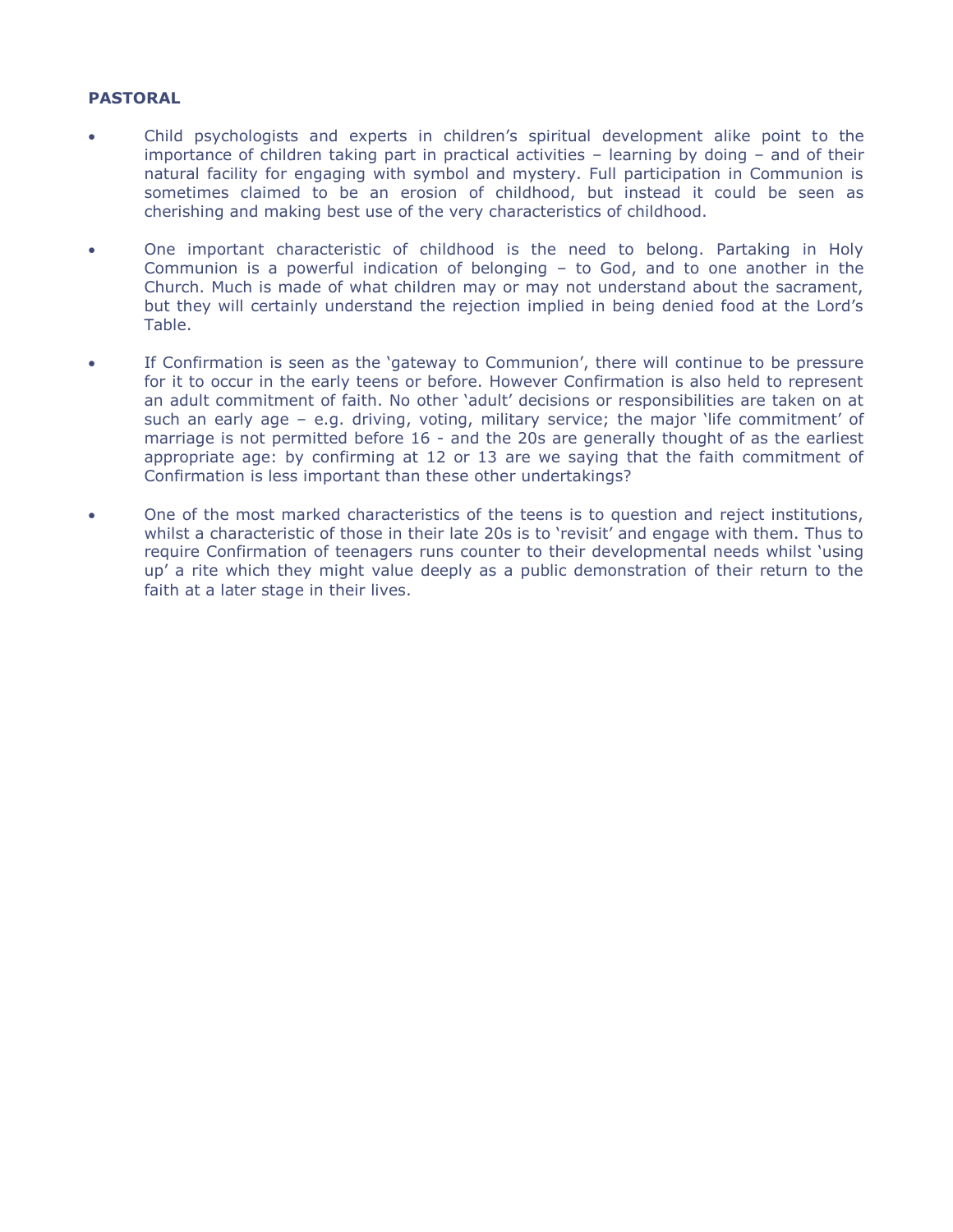# **SOME QUESTIONS PEOPLE ASK**

#### *Will the children understand what they are doing when they take Communion?*

Children are certainly able to understand the origin and specialness of sharing the bread and wine. A deeper understanding of the mystery of the sacrament is a lifetime's work for *all* of us, and one that will never be complete however old we are. The important point to consider is whether we ought to view taking Communion as a 'prize' which we win by passing tests, or whether we should see it as a free, gracious and unconditional gift from God.

#### *Will they take it seriously?*

Children respond to the mood and atmosphere around them. The vast majority of children will take their lead from the way the adult members of the congregation behave as they receive the bread and wine. Receiving Communion is a very powerful moment, and the power is certainly not lost on children – in fact they have an openness to the Holy which many adults find it hard to recapture.

#### *How will the vicar know who can receive?*

A record must be kept of all the children who have been admitted to Communion before Confirmation, and the parish clergy will have been involved in preparing the children for admission. There should not, therefore, be a difficulty in knowing which children should receive. Children should be encouraged to give a clear signal, such as raising their hands, to show that they receive Communion.

#### *What happens if a family moves to a parish which doesn't admit?*

When the admission of children to Communion before Confirmation began to be introduced, a major concern was that there would be problems if a child who had been admitted moved to a parish that didn't admit. In practice, this has not proved to be a difficulty: the incumbent of the parish in which the child has been admitted simply provides a letter to their new incumbent requesting that they continue to receive Communion. The principle, supported by the House of Bishops, is that no one who has been admitted to receiving the sacrament should ever subsequently be denied it.

#### *What about Confirmation?*

Confirmation has traditionally been given two meanings: as a 'gateway' to receiving Communion; and as an act of adult commitment to the faith. For those confirmed at 11, 12 or 13, the second of these meanings has rarely worked. After all, there are no other 'adult' responsibilities, such as voting, driving, getting married, which can be taken up at such an early age. But if it is no longer linked to receiving Communion, Confirmation can take place much later, at a time which is far more appropriate for an adult act of commitment.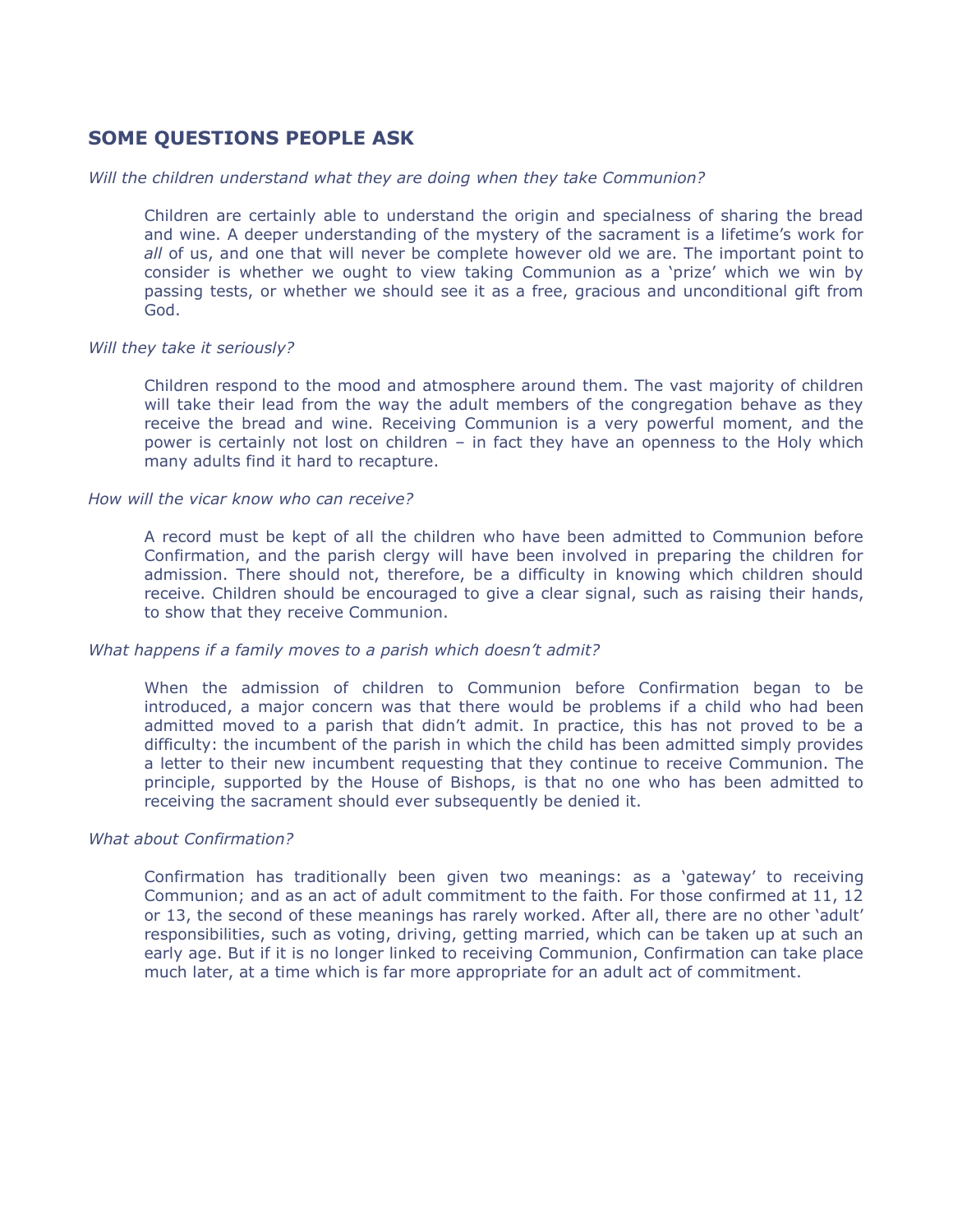#### *What about children who are not baptised?*

No one who is not baptised can be admitted to receive Holy Communion. If an unbaptised child wishes to be prepared for admission then they must be baptised before they are admitted. Their Baptism could form part of the preparation programme. However, it is important to consult fully with the family beforehand to make sure that they are willing for the Baptism to take place.

#### *What if children do not want to be admitted to Communion before they are confirmed?*

Consent is vital at all levels in admitting children to Communion. No one must feel that they are being forced into the practice. The parish as a whole must be supportive, and so must any family whose children are going to be involved. But most important, the individual children must make a free choice to be admitted. It may well be that some children in a particular church ask to be prepared for admission, and some do not.

#### *What happens if everyone doesn't agree to the change?*

It is rare to have complete agreement on any development in the Church – or any other large organisation for that matter. It is not necessary to have 100% agreement in the parish for admission to go ahead; however, there should be substantial support. Admission should not be a practice that disappears from the life of a parish if the vicar or a few enthusiastic families move elsewhere. For this reason the Bishop will want to see the voting figures when a PCC agrees to go forward with admission, and will want to see a reasonable majority in favour before granting permission.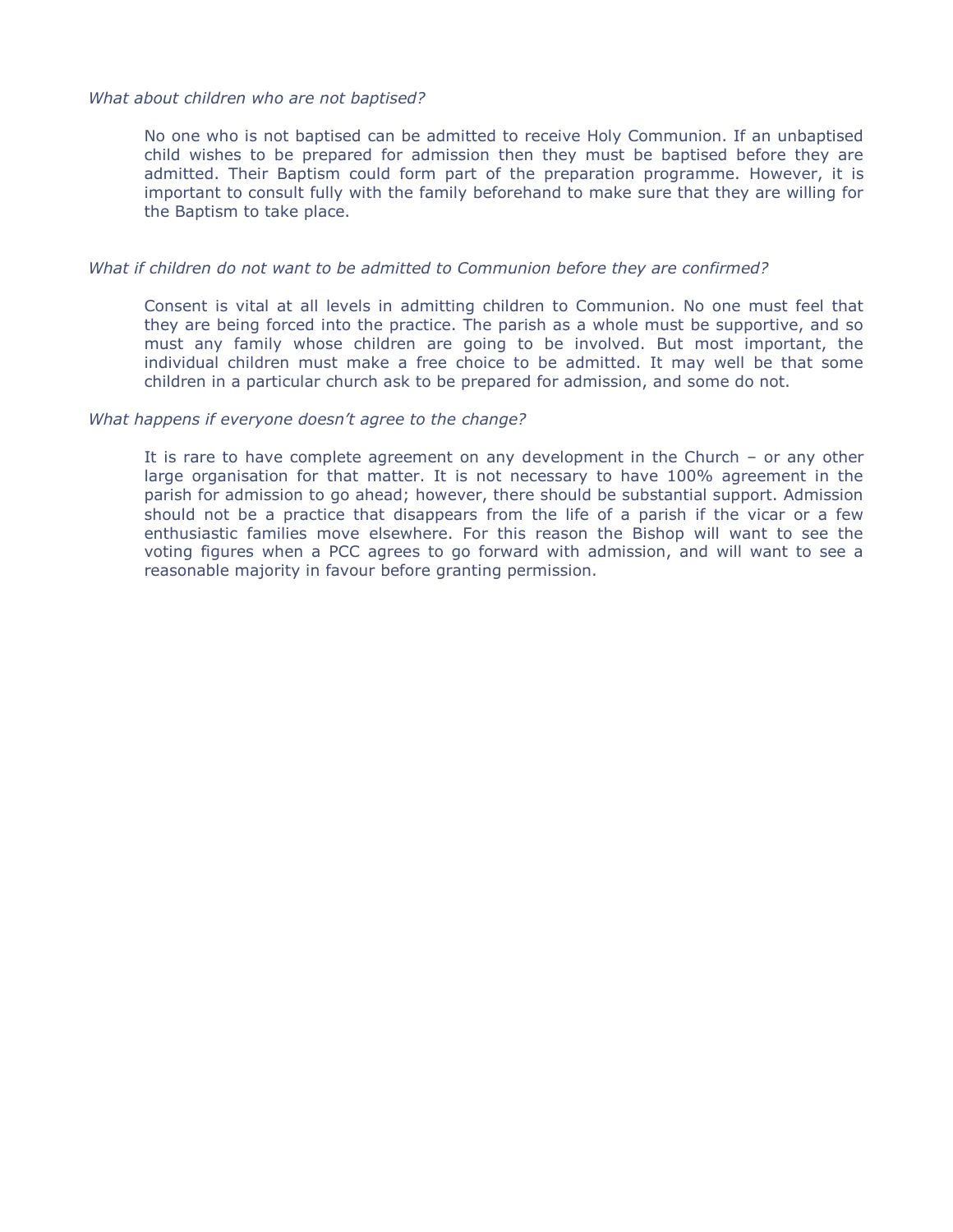# **HOW DOES IT WORK IN PRACTICE?**

#### *Revd Andy Lindop recounts the experience of his parish, St Paul's, Astley Bridge:*

"As a parish we are currently in the middle of the process of admitting children to Communion before Confirmation. The decision to go ahead focused on two main issues. How best can we both express our inclusion of children and nurture their growth in faith and understanding? How could we give renewed significance to the rite of Confirmation?

"Having concluded that Confirmation should properly signify the beginning of adult membership of the church rather than the end of childhood membership, our PCC agreed that children in Y5 at school should be invited to consider whether they wished to be admitted.

"About two thirds of eligible children have decided to join the preparation course, and the initial group of 16 children includes some slightly older children as well. We are following the short course outlined in the book 'Children and Holy Communion', (*see 'Resources' p12 below)*. They are excited about the prospect and are looking forward to the special service at which they will be admitted. Their understanding varies but their enthusiasm is contagious and their faith is a reality that needs to be treasured and nurtured."

(April 2001)

#### *Five months after admission, Andy continues the story:*

"How have the children themselves reacted? When asked, the universal sense was one of approval. Nearly all said they felt more included and part of the church family. Some said it made them feel more grown up and inclined to take their faith more seriously. All have continued to worship regularly and come to Communion whenever possible. For all it has been a natural continuation of their Christian development and involvement in the life of the church.

"Secondly, how has the rest of the church family reacted? My observation is that no one has batted an eyelid! Worship has continued as before with not a ripple on the pond.

"The real test, of course, lies ahead. Will these children continue in their faith and involvement in church life? Will Confirmation mean more to them when they seek it as adults - indeed, will clergy point out to them the relevance and importance of Confirmation as an adult act of public commitment when it has lost its significance as the gateway to Communion?

"It seems these questions surrounding the admission of children to Communion still wait to be answered, but it the meantime, from this corner of Bolton, the question "should we have gone ahead?" is met on all sides by an unequivocal 'Yes!'"

(September 2001)

#### *Revd Lindsay Owens gives us an insight into how the children feel about being admitted to Holy Communion at St Matthew's, Chadderton:*

"It is now almost a year since we admitted our first group of youngsters to Holy Communion before Confirmation. I think, looking back on the year, it has been one of the most positive things that we have done as a church.

Preparation classes began with the new school year in September 2001 and the children were admitted to Communion on Advent Sunday that year. The actual day of First Communion was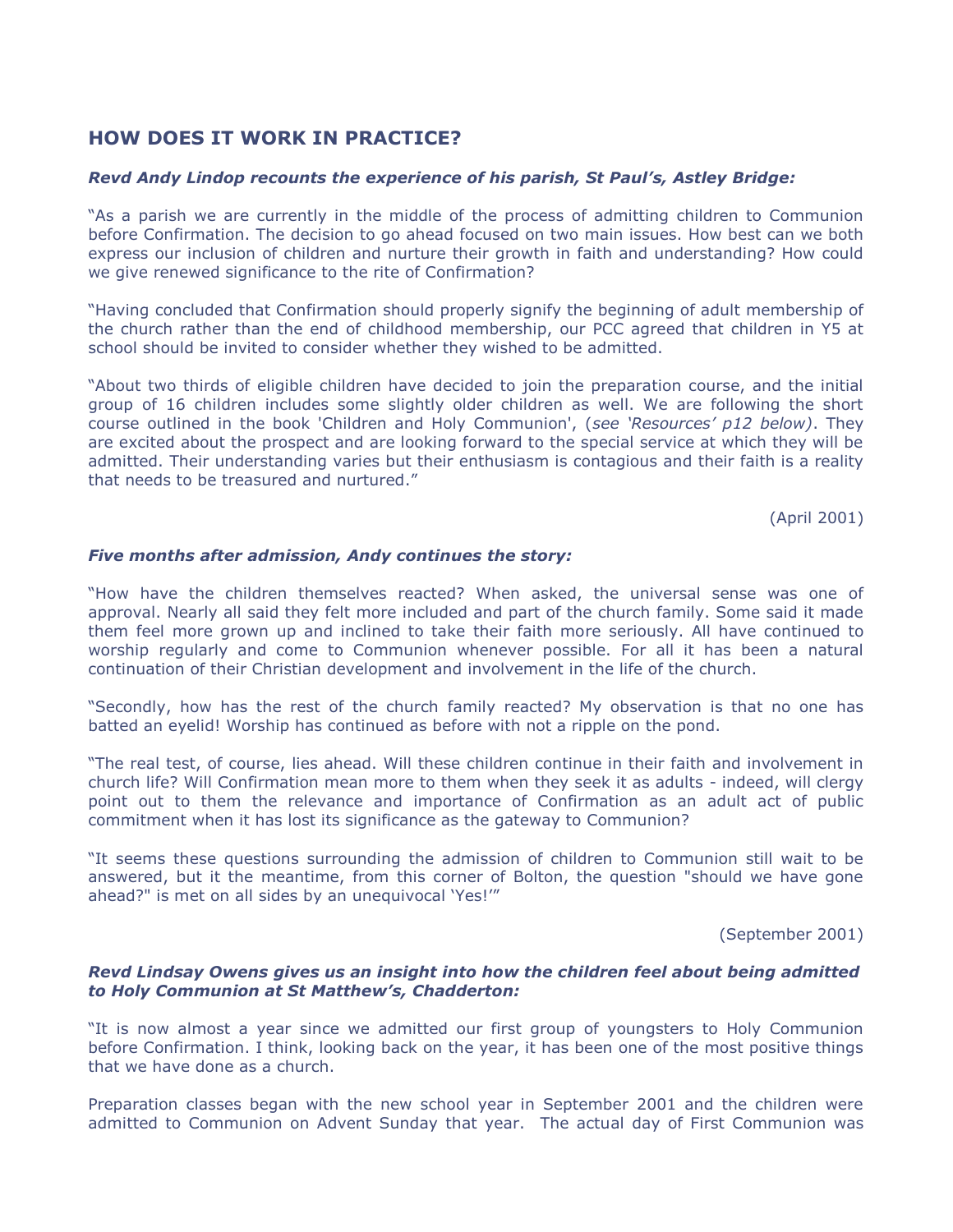lovely and even the members of the congregation who were not really in favour, admitted that it was very special. The children's

faces said so much, there was joy and delight and yet great reverence.

Almost a year on and most of the children attend each Sunday and have become regular communicants. When asked all agreed that it was good to be able to receive Communion. One eight year old said, 'I only did it because my Mum wanted me to, but now I'm really glad I did. It's great.' Another said that it made coming into Church after Sunday School worthwhile as they had something to look forward to. Several agreed that

they now felt an important part of the Church, part of the 'Family'. One nine year old girl made the lovely

comment, 'It's special and it makes me feel special.' I can resonate with that!"

(October 2002)

#### *Holy Trinity, Horwich was one of the first parishes to receive permission to admit children to Holy Communion before Confirmation. Writing in the light of 15 years experience of the practice, Canon Denis Gatenby shares some thoughts:*

"Our first year taught us how important it is that the initiative does not become a 'personality cult' reflecting the enthusiasm of only one individual. The children's leaders need to be on board, and the solid support of the PCC is vital so that the admission of children to Holy Communion before Confirmation is seen as a whole church policy. It should be expressly stated as such when a new incumbent is being sought.

The policy should be clear as to target age, preparation programme and follow up arrangements. A parental request should be required and parents should be involved in the preparation: at Holy Trinity, they were invited to the first and last sessions of the programme. Arrangements for the Admission Service should also be thought through.

Our Admissions Service was an annual event, and children were given status and dignity by sharing readings, writing and leading prayers, and initiating the Peace. They were then welcomed by name at the sacrament. It must be clearly demonstrated that admission is not Confirmation, so the service was conducted by the parish priest. There was no requirement for the children to make a statement of faith but rather an acknowledgement of love for Jesus and a wish to share in the family meal.

Benefits of the practice have included: the spiritual relationship with children and parents; working with the children to a very clear agenda; the involvement of other adult Christians in the preparation; Confirmation taking place at 16+; and the fact that quite a few parents were gained as either new or returning communicants.

Looking to the future, with the emphasis on all-age worship, admission of children to Holy Communion before Confirmation has to be the way forward, not as an attempt to stop the decline in children's attendance, but to make worship more relevant than a slap on the head whilst all the crowd receive bread and wine. Looking back over the years, after the initial trial and error, I do not think I would have done things any differently."

(December 2002)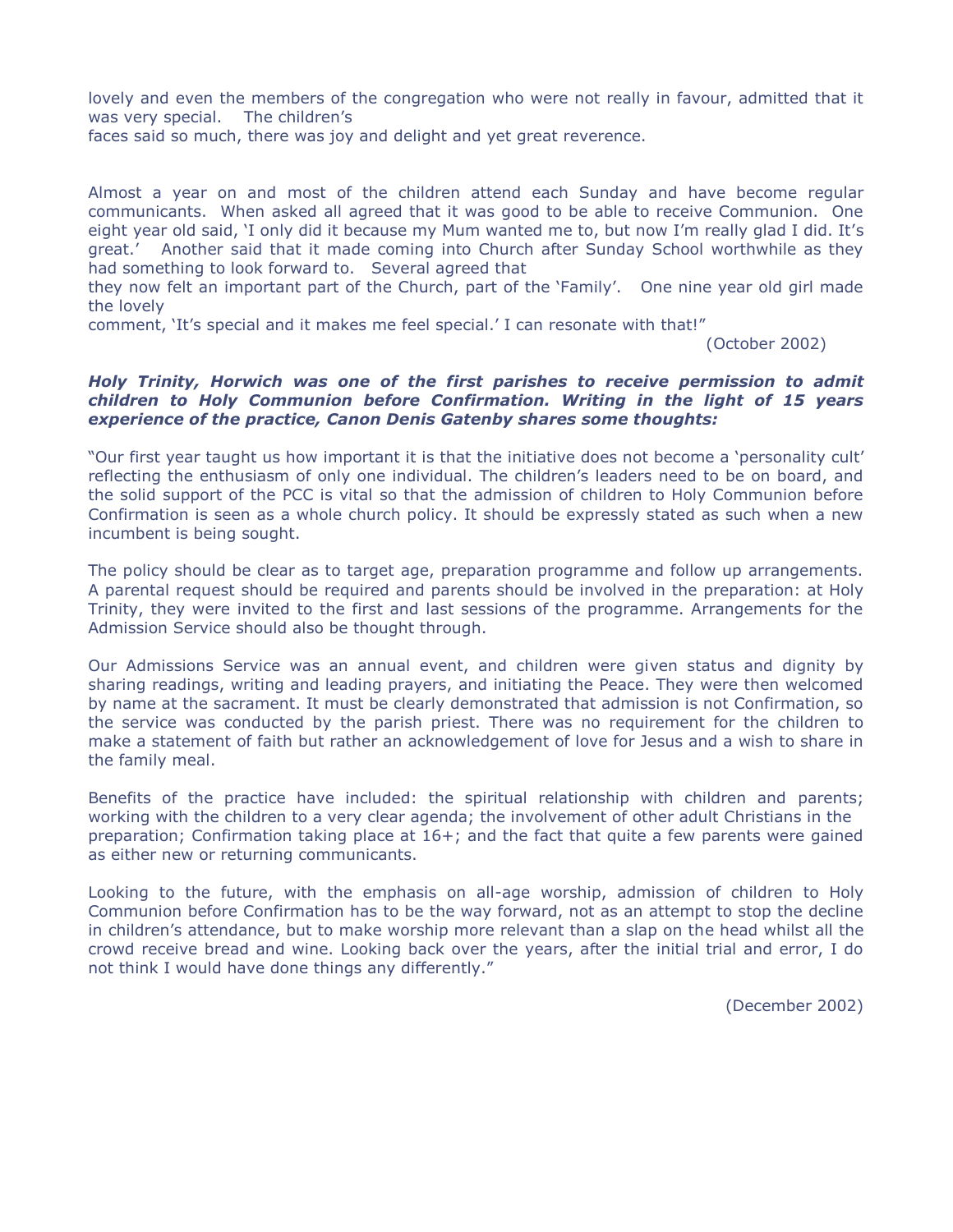# **GUIDELINES (1) : THE PROCESS**

**Date completed**

| <b>PHASE ONE</b> |                                                                                                                                                                                                                          |              |
|------------------|--------------------------------------------------------------------------------------------------------------------------------------------------------------------------------------------------------------------------|--------------|
|                  | 1) Hold discussions involving:<br>incumbent, PCC, children's leaders,<br>parents, children and the wider church community,<br>ecumenical partners (where appropriate),<br>Diocesan Children's Officer.                   | .            |
|                  | NB: These parties can be involved in discussion in whatever order, whatever<br>combinations, and over however many sessions are appropriate to the situation                                                             |              |
|                  | 2) Produce a Policy Statement                                                                                                                                                                                            | .            |
|                  | 3) Agree a programme of preparation and continuing nurture                                                                                                                                                               | . <i>.</i> . |
|                  | NB: The Diocesan Children's Officer should be consulted before the policy and<br>programme are put to the PCC for final approval                                                                                         |              |
| PHASE TWO        |                                                                                                                                                                                                                          |              |
| 1)               | Pass a formal resolution of the PCC requesting permission<br>from the Diocesan Bishop to admit children to Communion<br>before Confirmation. It must be countersigned by the<br>incumbent, and record the voting figures |              |
|                  | NB This resolution may be the culmination of a discussion in 'Phase One'                                                                                                                                                 |              |
| 2)               | Send the resolution to the Diocesan Children's Officer,<br>who will forward it to the Diocesan Bishop<br>together with a DBE report on the process.                                                                      |              |
| 3)               | Receive the Diocesan Bishop's decision.                                                                                                                                                                                  |              |
| 4)               | Implement the policy if permission has been given                                                                                                                                                                        | .            |
| 5)               | Review the procedure annually and report to the<br>appropriate Suffragan Bishop<br>ongoing                                                                                                                               |              |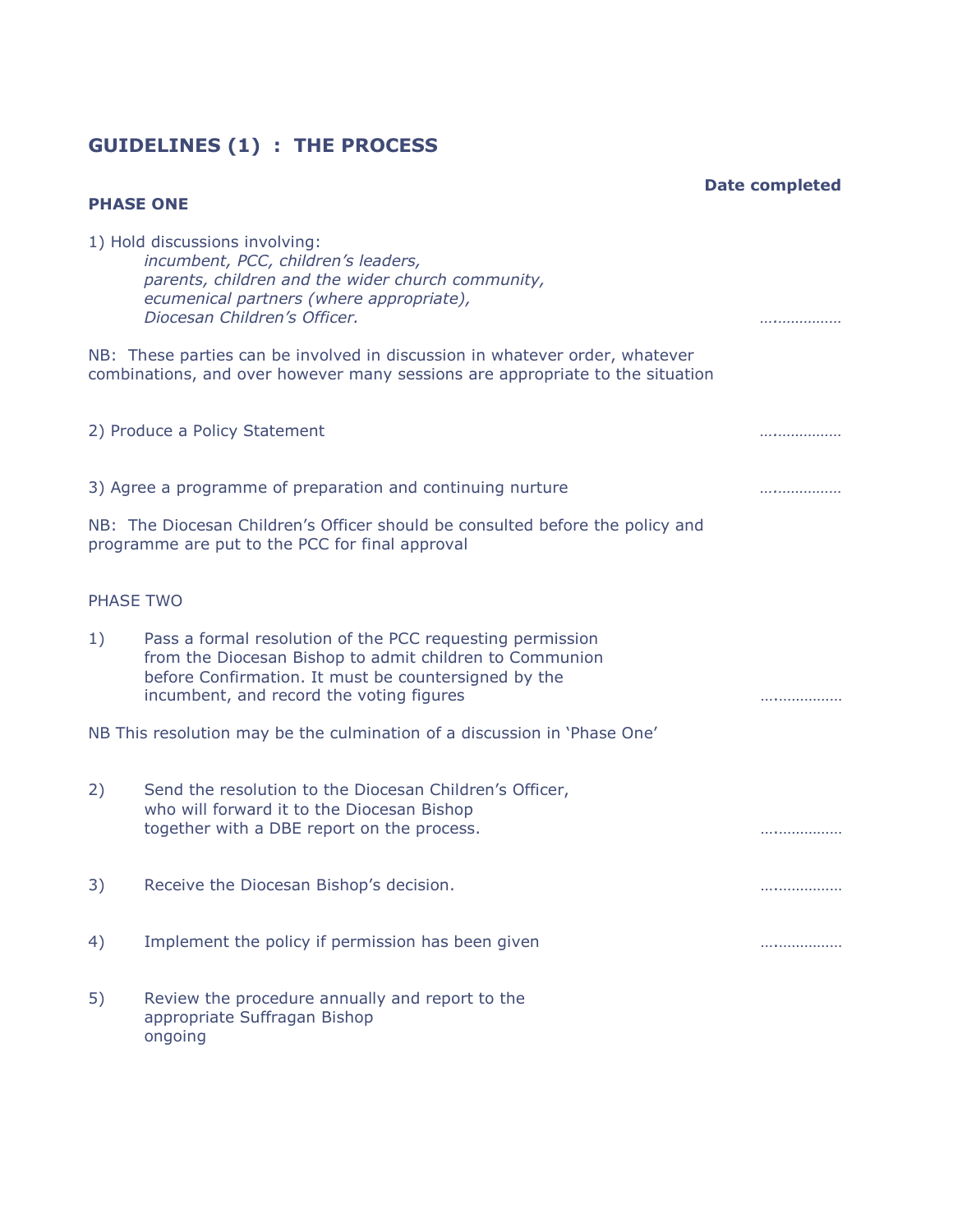# **GUIDELINES (2) : PARISH POLICY**

#### **THE CHILD**

The incumbent must be satisfied that the child has been baptised.

The incumbent must be satisfied that a person having parental responsibility for the child is content that the child be admitted to Communion before Confirmation. A sponsor(s) for the child will be appointed if no adult with parental responsibility attends church. The requirements of the Parish Child Protection Policy will apply in the selection of sponsors.

It must be clear that the child him/herself wishes to receive.

The age for admission will depend on the child's appreciation of the significance of the sacrament. The Bishop has directed that the age for admission should be at the discretion of the parish priest, but advises that in the case of particularly young children, guidance should be sought from the Diocesan Children's Work Officer.

#### **THE PREPARATION**

Clear information about the preparation process and the implications of children's admission to Communion will be made available to the child and family before the preparation is entered into.

It will be made clear how many sessions there will be, how long they will be, and where they will be held.

The preparation programme will be ………………….

The incumbent will be involved, together with ………. The Parish Child Protection Policy procedure will be followed in selecting those who work with children and the conduct of sessions.

Attempts will be made to involve parents/carers in the preparation, and families will be supported as well as children during this period.

The preparation will usually be separate from any other groups or work with children.

#### **ADMISSION TO COMMUNION**

The admission to Communion\* will be marked by ………… Where possible the family will be involved.

A register\*\* of all children admitted to Communion will be kept and will be made available to the archdeacon in the course of the quinquennial inspection. Children admitted to Communion will be given certificates recording the date and place of their first admission, and if possible have their Baptism Certificates endorsed with the same information.

During Communion services, child communicants will be expected to be present for at least the eucharistic prayer before they receive.

Families and children will be made aware that they might experience difficulties if they move to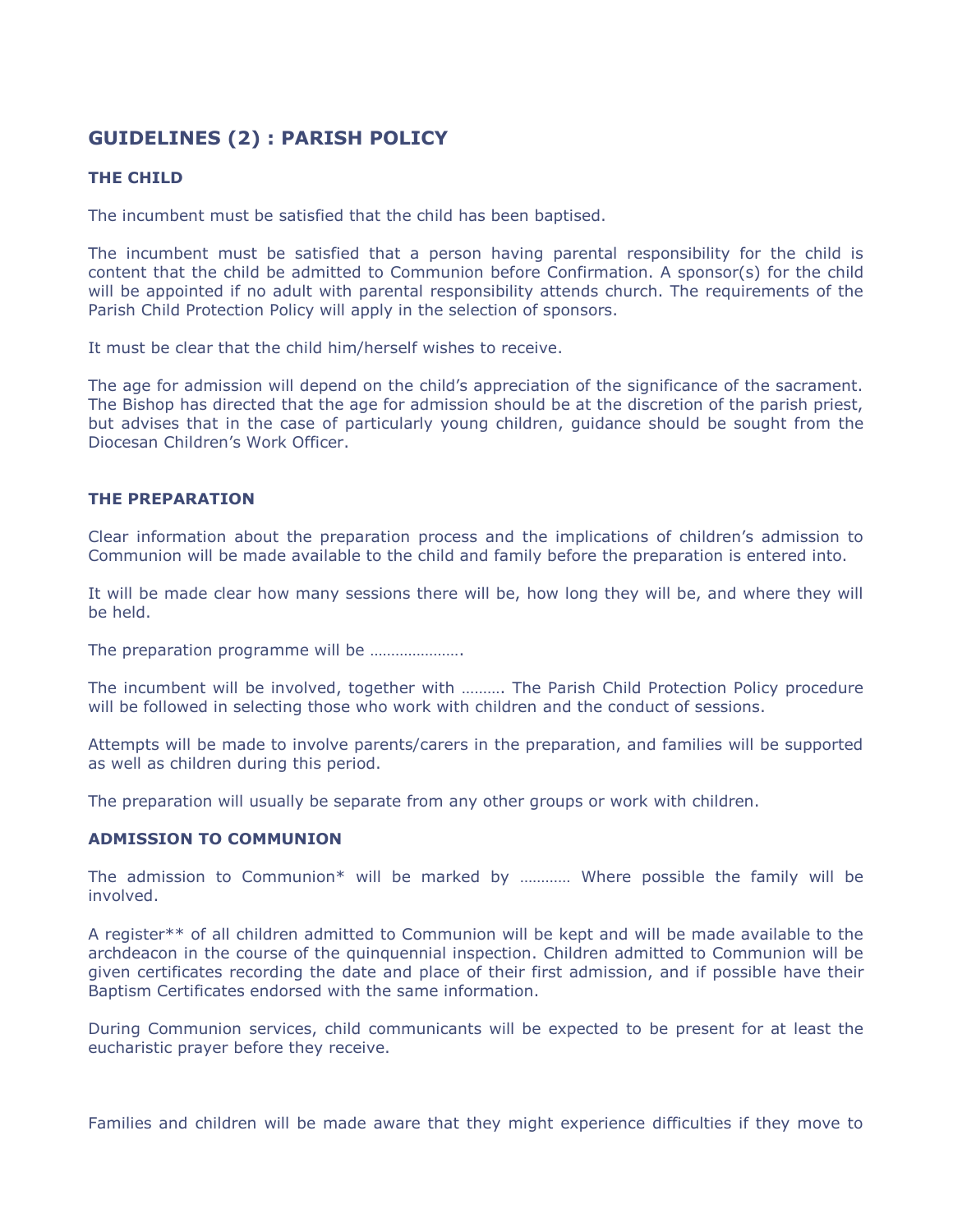another area where children are not admitted to Communion before Confirmation. The incumbent will provide a letter of commendation to the incumbent of a parish to which a family is moving, or is going on holiday asking for the child to be admitted to Communion in accordance with General Synod Regulations (2006).

#### **CONTINUING NURTURE**

Continuing nurture and support will be provided for children and families after admission to Communion by …………………..

If possible, parents/carers will be involved in the ongoing nurture*.*

It will be made clear to children and their families that there is an expectation that the child be prepared for Confirmation in due course.

#### **THE POLICY**

This policy was approved by the PCC at its meeting on ..................

There will be an annual review of the policy and the materials used, and a report will be made to the appropriate Suffragan Bishop by the incumbent.

#### **WITHDRAWAL**

If at any time the parish wishes formally to cease participation in the admission of children to Communion before Confirmation, permission to withdraw from the scheme will be sought from the Diocesan Bishop. The request for this permission will be in the form of a PCC resolution, accompanied by voting figures, and will have been preceded by consultation involving incumbent, PCC, children's leaders, the wider church community, and the Diocesan Children's Officer.

Arrangements will be made for the pastoral support and continuing nurture of any young people who, at the time of withdrawal, have already been admitted to Communion but have not yet been presented for Confirmation.

*The above model embodies the requirements of the Diocese of Manchester Regulations (1988, amended 2006 and 2012) and the General Synod Regulations (2006). Its provisions therefore*  represent a minimum requirement. Parishes may add to or re-express the points in the model *policy, but to remove any of them would mean that the parish policy was not in accordance with Diocesan and/or General Synod Regulations.*

#### *NOTES*

A suggested liturgy for 'Admission of the Baptized to Communion' is included in: *Common Worship: Christian Initiation*, The Archbishops' Council, Church House Publishing (2005). It is downloadable at: <http://www.cofe.anglican.org/worship/downloads/pdf/ciritesofaff.pdf>

\*\* The register should be durable and contain the following information: name, address, date of birth, date and place of baptism, date of admission, signature of officiant at admission. Canterbury Press produces an example.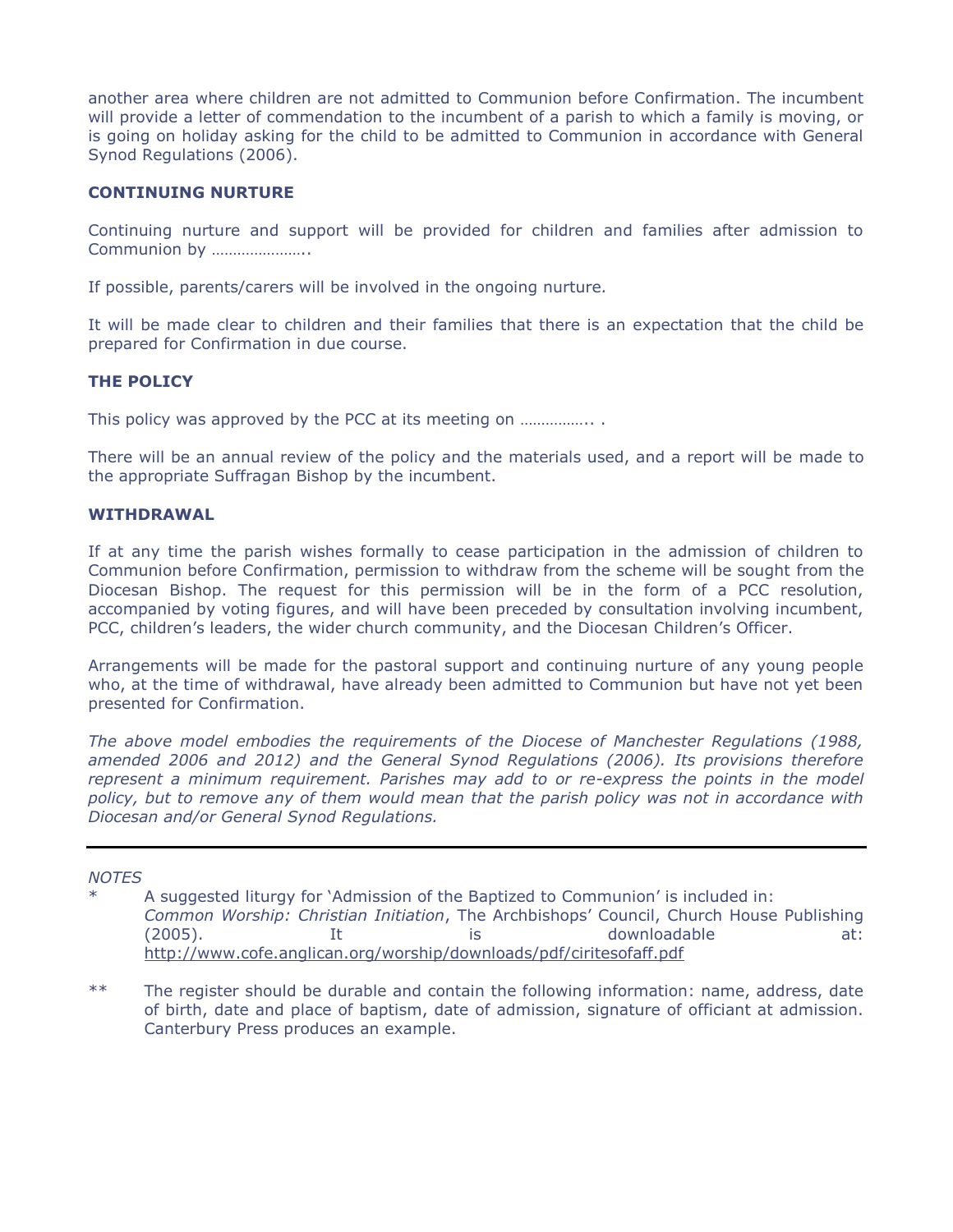# **GUIDELINES (3) : PREPARATION PROGRAMME**

### **Features which should be present in the programme:**

### **Method**

- *Current 'best practice' in teaching methods should be used.*
- *Children should be fully engaged in the sessions.*
- *There should be clear links to their own life experience.*
- *Material should be appropriate to the age of the children, and should take account of any special needs.*
- *There should be plenty of variety within sessions, including practical activities and opportunities for discussion.*
- *Parents/carers should be encouraged to be involved through work to take home: this could be in the form of a workbook to be presented at the admission service.*
- *Creative use of prayer should form part of each session.*

### **Content**

### **This should include:**

- *life's journey and the journey of faith;*
- *links with Baptism;*
- *identity and belonging;*
- *the structure of the Eucharistic/Holy Communion;*
- *the varied facets of the sacrament;*
- *the Bible;*
- *living the Christian life.*

#### **Congregational Involvement**

- *Adults from the congregation, other than the course leaders should be involved.*
- *There should be provision for marking progress through the course during Sunday services, including the encouragement of prayerful support.*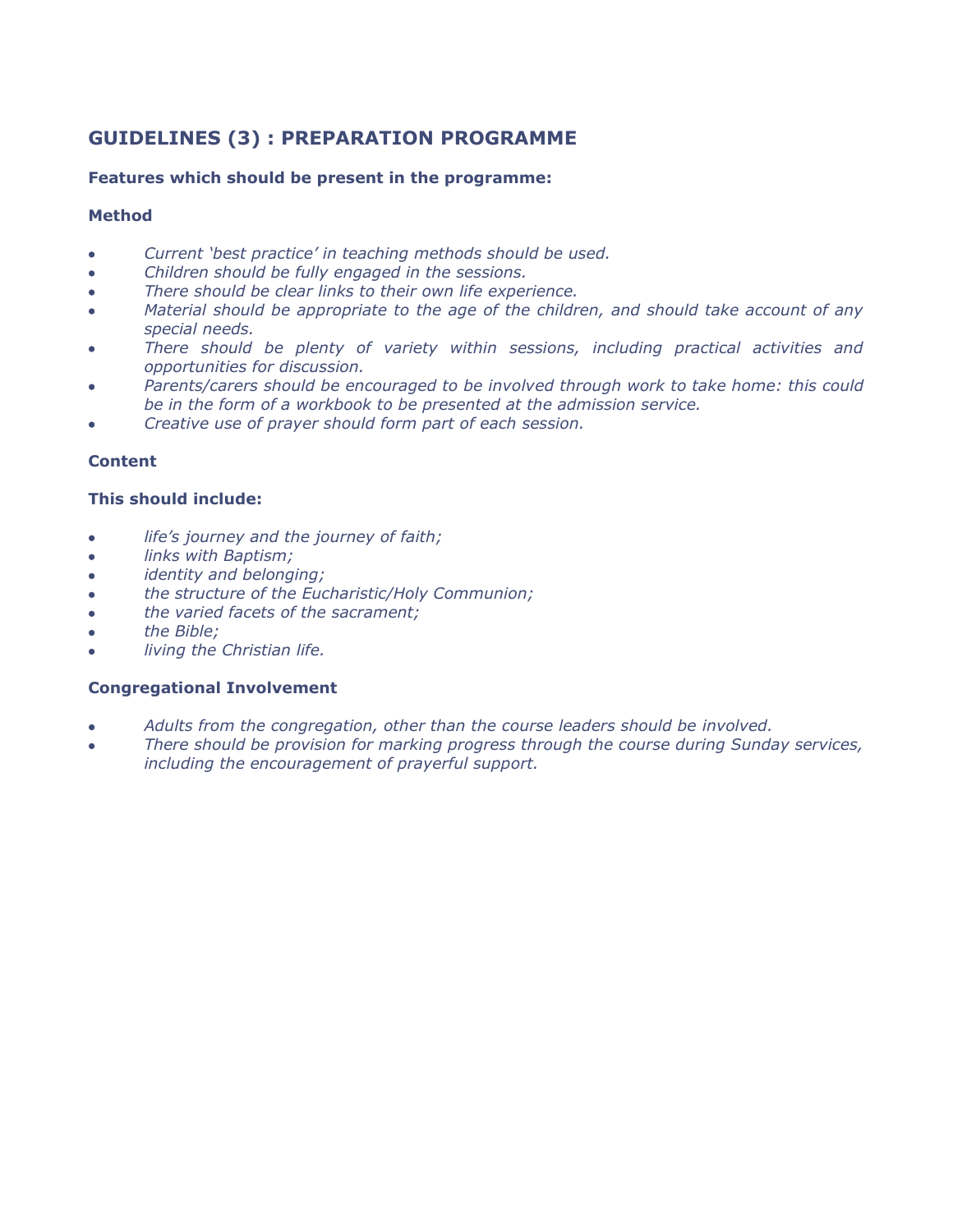## **RESOURCES**

All the resources listed below are available from the Diocesan Resource Centre,  $4<sup>th</sup>$  Floor, Church House, 90 Deansgate, Manchester (please ring Church House to check availability and access to the Resource Centre).

#### **Material to help develop your preparation programme:**

#### *"Bread For All God's Family"*

Leslie Francis & Diane Drayson, Gracewing 1997 [SBN 0 85244 283 1]

Thirty one Eucharistic themes are explored with an emphasis on a project approach. Each theme is supported by photocopiable material and has readings, hymns and songs, prayers, children's activities, project ideas, discussion starters, dance/drama suggestions, all-age ideas, and suggestions about how to integrate all of this into the service.

#### *"Celebrating Together: Exploring Holy Communion"*

Partners in Learning, NCEC 1999 **ISBN 0 7197 0944 X** 

An ecumenical resource containing four sessions (the last being a Communion service): A special meal, Bread of life, A sign of love, and Celebrating together. It is designed to work on an all-age basis, and the first three sessions are divided into age related sections from under 5s to adult. There are starter activities, Bible work, discussion ideas, other varied activities and suggestions for closing worship.

#### *"Children & Holy Communion"*

Diana Murrie & Steve Pearce, Kevin Mayhew 2003 (revised 2006) ISBN 978 1 84417 151 4 A six session course for children between 7 and 11 including a photocopiable pack of take home sheets. The sessions have leaders' notes, craft and games activities, prayers, stories and song suggestions. There is also an introductory section giving history and background information about admission before Confirmation.

#### *"I Belong"*

Aileen Urquhart et al, Redemptorist 2001 ISBN 0 85231 241 5 (Leader); 0 85231 242 3 (Parent); 0 85232 407 3 (Child) This Catholic resource comprises a Leader's Guide, a Parent's Guide and a hardback children's activity book. The programme encourages adults and children together to find the deeper realities behind everyday experiences whilst looking at themes connected with Eucharist, Church and Bible.

#### *"Meet Christ With Joy"*

Joan Brown SND, Kevin Mayhew 1991 **ISBN 86209 172 1** This is a Roman Catholic publication and is in the form of a colourful activity book which parents and children can use together.

#### *"One Foot in the Water"*

Geoff Treasure, CPAS 2001

A loose-leaf, photocopiable pack of 6 sessions – Remembering, Understanding, Promising, Believing, Celebrating, Sharing - to help children look back to Baptism and forward to Holy Communion. Each session has a Bible focus, opening activity, outline for a talk, a story and a summary activity.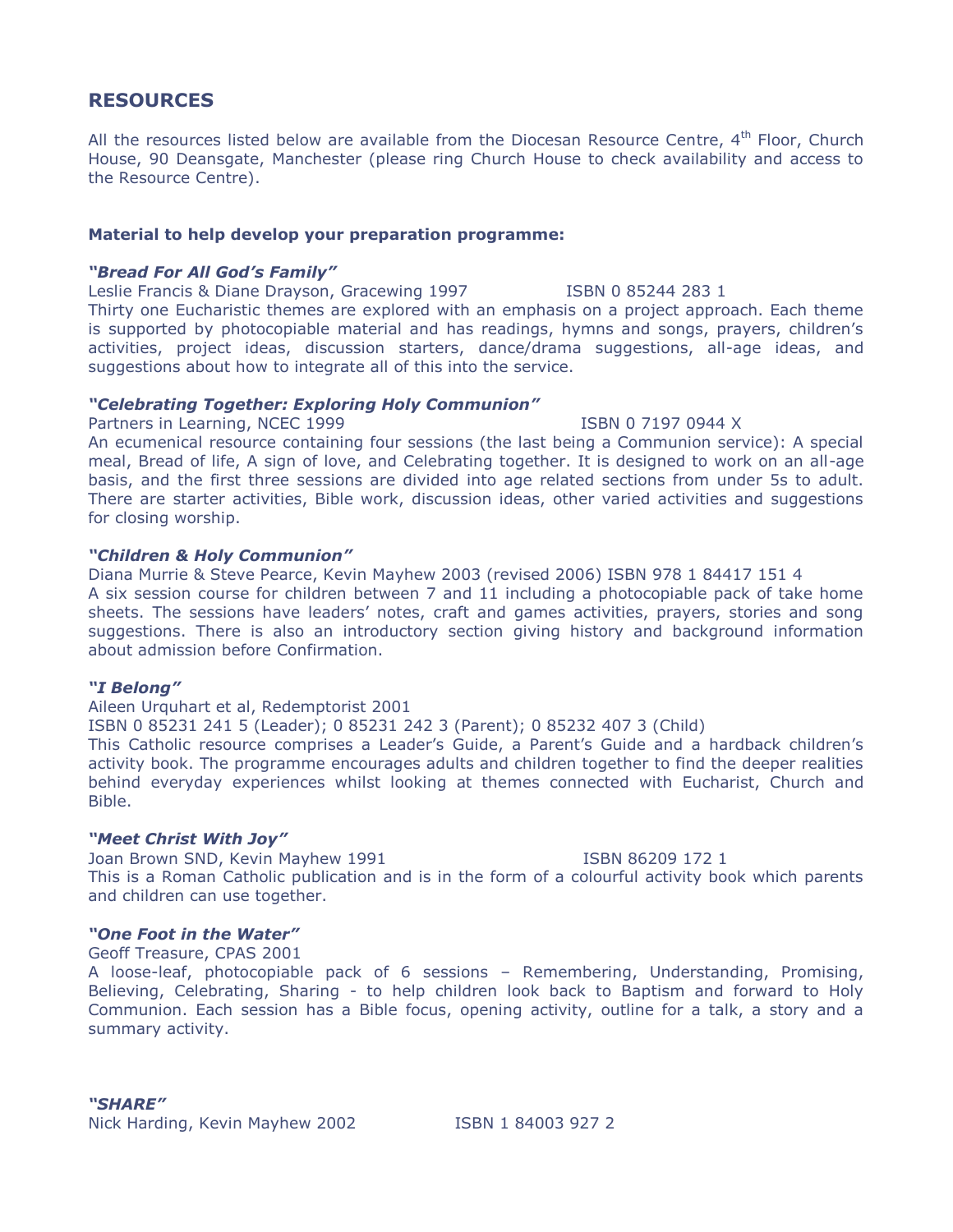Five sessions for children (See God's work; Hear God's word; Accept God's way; Receive God's meal; Enjoy God's future) plus two sessions for parents, together with suggestions for the first Communion service. Bible readings, activities, prayer and worksheets give a balance of activity, discussion and teaching.

## *"Ready to Share One Bread"*

Nick Harding and Sandra Millar, SPCK 2015 ISBN 978 0 281 07053 4 As well as providing a preparation programme of two, two hour sessions exploring the communion service, designed for families to do together as a group, this resource offers theological, historical, scriptural and procedural information to inform discussion for parishes considering admission to communion. A liturgy for admission is offered, together with suggestions for inclusive Eucharistic worship and school Eucharists.

# *"Welcome to the Lord's Table" (2nd edition)*

Margaret Withers, Bible Reading Fellowship 2006 ISBN 1841015040 Introductory chapters explore the background to preparing children for Holy Communion, and give guidance on preparing the congregation, training leaders, and involving the family. The course is in ten units each comprising two sessions, and is centred on relating stories in scripture to the children's lives. There are drama, game, and craft activities, and tasks to be done in the children's activity book which is available separately (ISBN 1 84101 044 8).

# **Material to support your preparation programme:**

# *"Come and Join the Celebration"*

John Muir and Betty Pedley, CHP 2001 **ISBN 0 7151 4947 4** 

This book is designed to help adults explore the service of Holy Communion with the children who are sharing the worship with them and is suitable for use in a variety of contexts including preparation for admission to Holy Communion before Confirmation. It focuses on the structure of the liturgy and comprises activities designed for use during a service of Holy Communion, including 50 photocopiable activity sheets.

# *"My Communion Book: a child's guide to Holy Communion"*

# Diana Murrie, CHP 2002 ISBN 0 7151 4946 6

A colourfully illustrated book for children to use before, during and after a service of Holy Communion, with adults or alone. Key words and texts from Common Worship are given in full or in part to encourage children to join in with the rest of the congregation. Commentary and questions are designed to help children understand the function of each part of the liturgy, and to engage with it.

# *"My Holy Communion Book"*

Aileen Urquhart, Redemptorist 2001 **ISBN 0 85231 238 5** 

A brightly illustrated child's communion book, using Common Worship Order One, including most of the text, apart from the Eucharistic prayer, together with brief commentaries. It is produced in a glossy 'wipe off' finish so that children can write or draw in response to sections of the service then erase ready for next week.

#### **Notes:**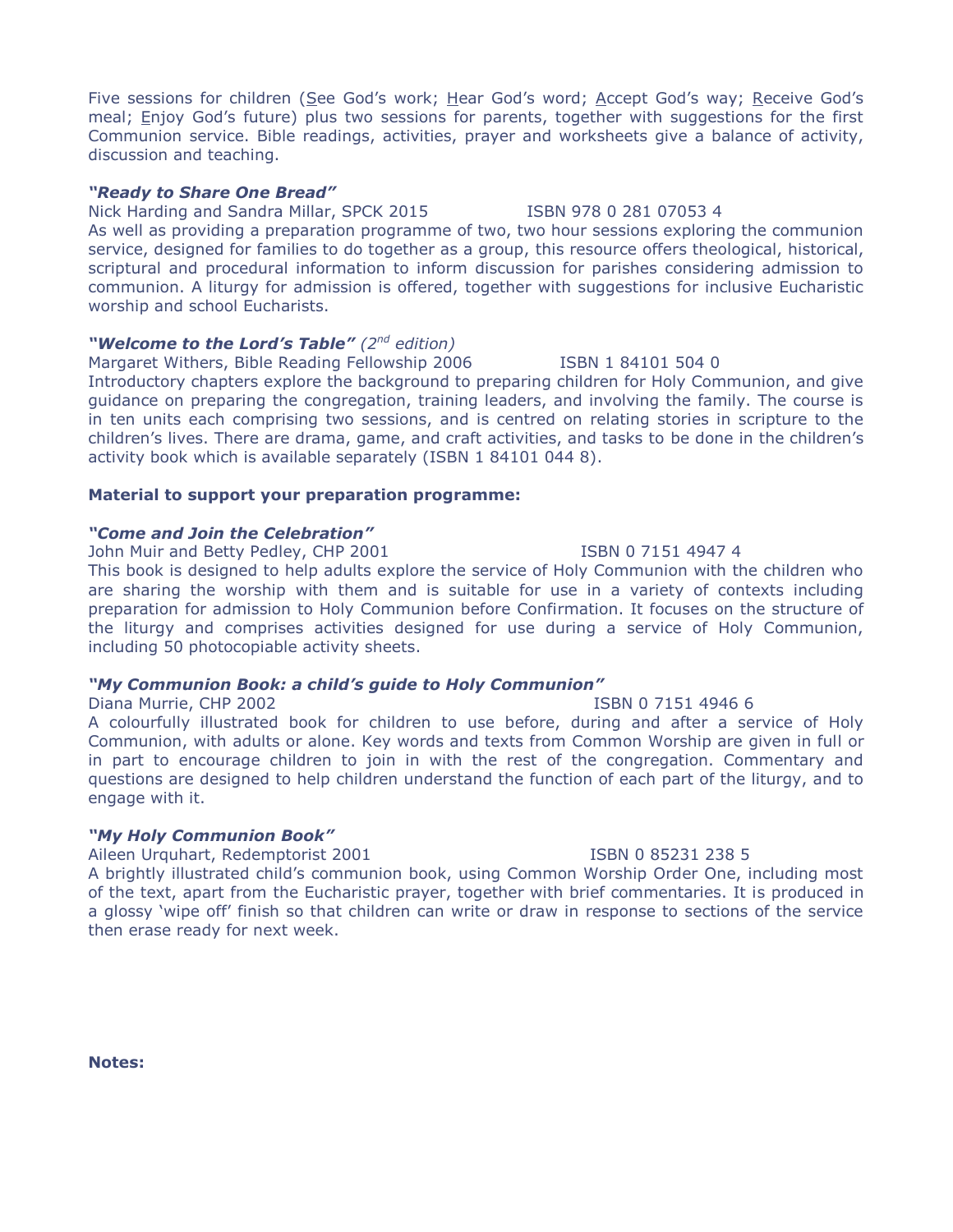- It is often useful to draw from more than one source in putting together a scheme. (Desktop publishing is a great help in producing material tailored to the needs of the parish.)
- Make sure material is applicable to the Eucharistic rite that you currently use.
- Take note of photographs and illustration style as these can quickly 'date' material.
- Take account of the reading age of the children.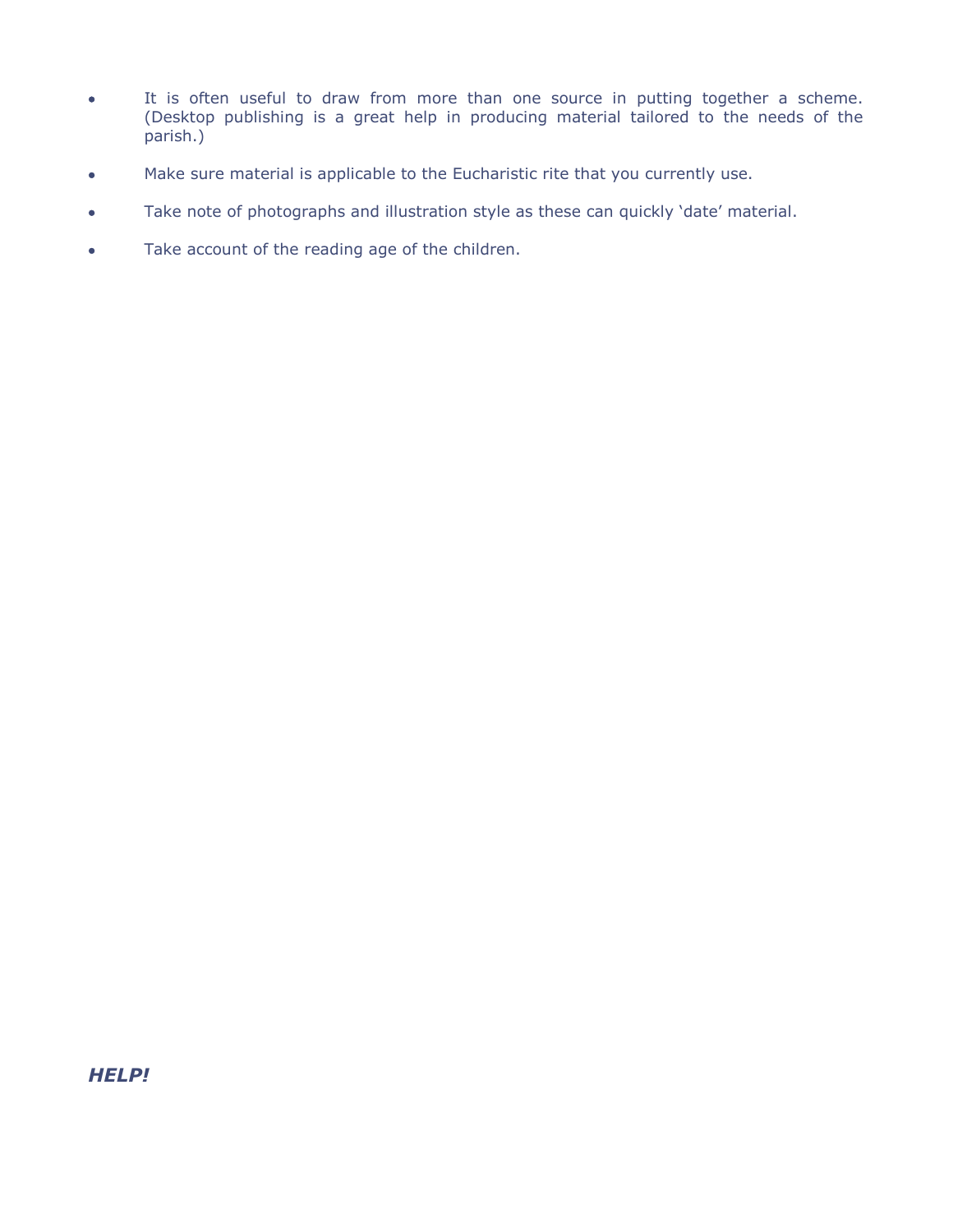### **THE DIOCESAN CHILDREN'S OFFICER CAN OFFER SUPPORT BY:**

- Preaching, speaking to the PCC or other groups
- Helping in the drafting of a Parish Policy
- Advising on the selection of preparation material
- Supplying model letters e.g. invitation to parents/carers; parents'/carers' consent
- Providing suggestions for marking admission within the liturgy

### **The current Diocesan Children's Officer is:**

#### **Mrs Karen Beal**

Manchester Diocesan Board of Education Church House 90 Deansgate Manchester M3 2GH

#### **0161-828-1433**

**e-mail: karenbeal@manchester.anglican.org**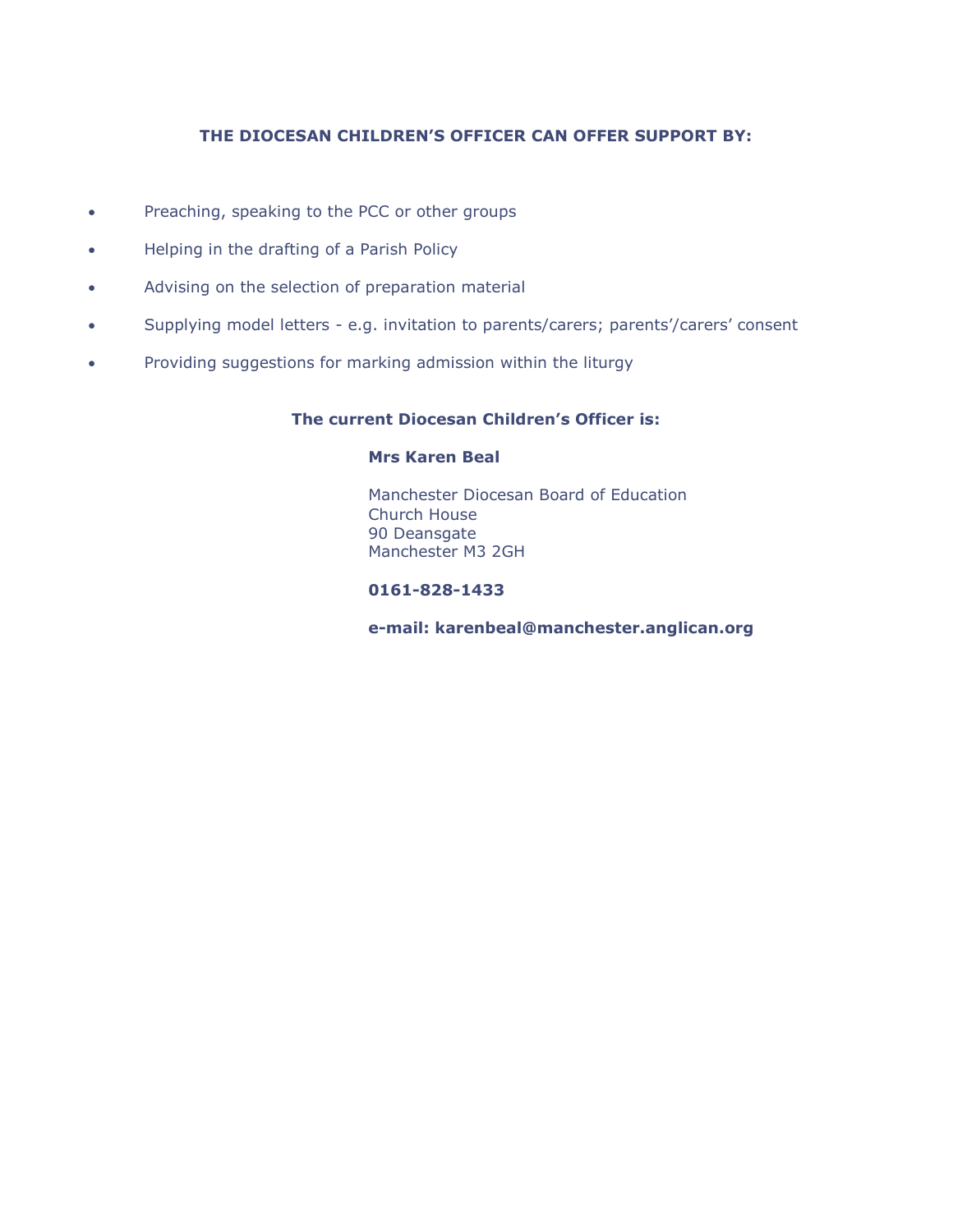# **Appendix 1**

#### **DIOCESE OF MANCHESTER**

#### **ADMISSION OF CHILDREN TO HOLY COMMUNION**

Revised Regulations

**1. CONDITIONS OF PERMISSION:** The permission of the Diocesan Bishop must be obtained before any unconfirmed children are admitted by means of a resolution passed by the PCC and endorsed by the incumbent's countersignature.

The Diocesan Bishop will wish to be satisfied that:

**(a)**only baptised children are admitted;

- **(b)**children are being adequately prepared through a suitable course of preparation which the Diocesan Bishop will approve after consulting the appropriate committee and officers of the Diocesan Board of Education;
- **(c)**once admitted, children and their families are being adequately supported and encouraged in the years before they are ready to be confirmed;
- **(d)**the consent of parents has been obtained, and they, with their children, have been warned that they might experience difficulties if they move to an area where this permission does not exist or has not been taken up;
- **(e)**where parents are not churchgoers, a sponsor had been appointed by the incumbent to support children in their practice of worship and the Christian life;
- **(f)** the procedure is reviewed annually and a report made to the appropriate Suffragan Bishop by the incumbent.
- **2. AGE LIMIT:** The age for admission will be at the discretion of the parish priest, but in the case of particularly young children it is advised that guidance be sought from the Diocesan Children's Work Officer.
- **3. CONFIRMATION:** It should be explained to children and parents that the Church expects baptised children to offer themselves for Confirmation, so that they may make a mature commitment to Christian discipleship. Although usually the minimum age for Confirmation is 11, it should take place when they are old enough to make a thoughtful commitment to adult responsibility in the Church of Christ. If there is a wish to present children younger than 11, the clergy concerned should discuss this with the confirming bishop.
- **4. WHEN CHILDREN MOVE:** If children who have been admitted to Holy Communion in accordance with the procedures outlined above move to another parish, incumbents of the Diocese will be encouraged to allow them to receive the elements in their new congregation. Refusal at this point would cause offence and misunderstanding.

Incumbents are asked to provide families with letters of commendation to the new incumbent. The same procedure should apply to holiday visits.

*February 1988 (amended September 2006 and May 2012)*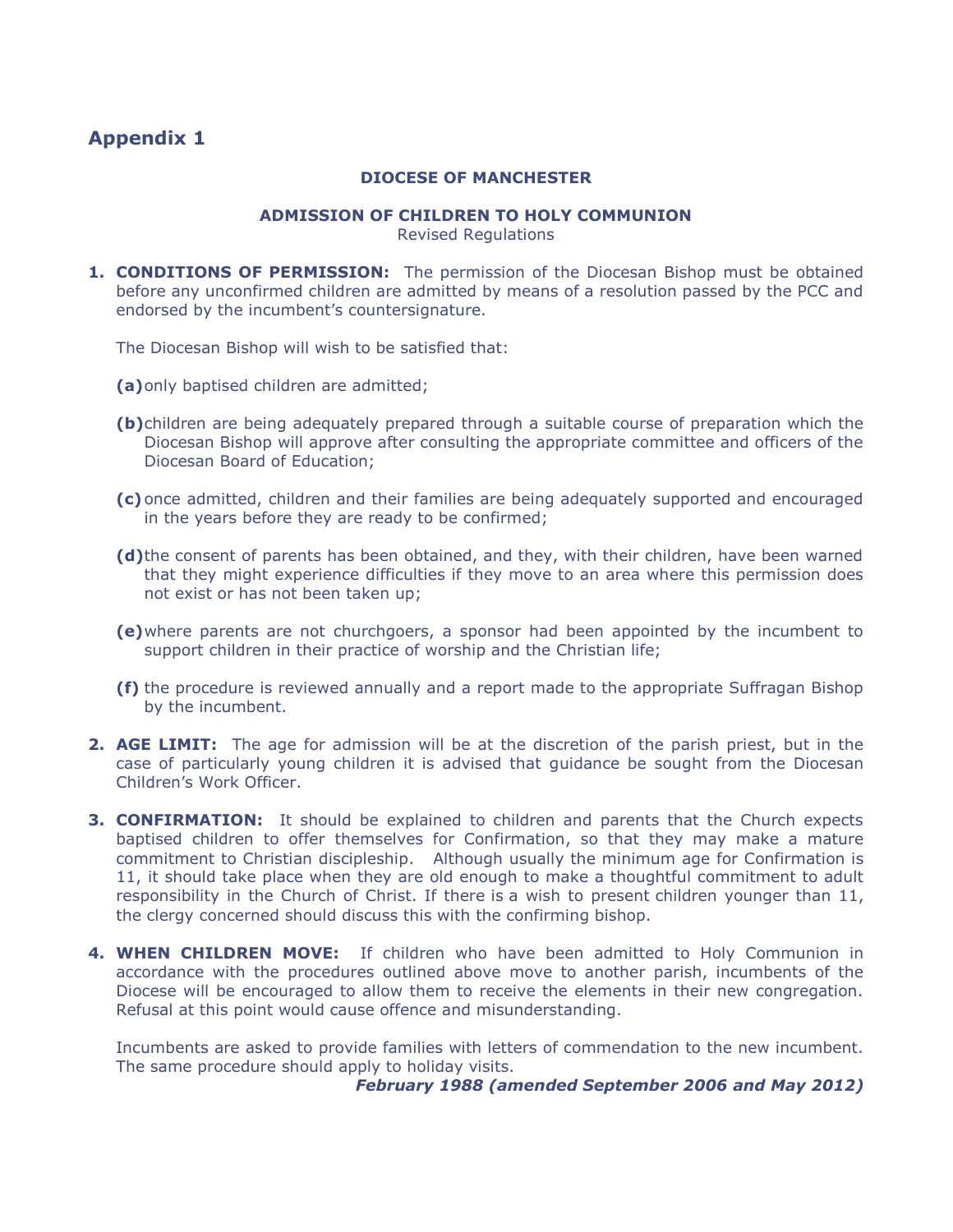# **Appendix II**

#### **WHAT DOES SCRIPTURE SAY?**

Scripture does not give a clear picture of the beliefs and practices of the first Christians concerning the grounds for admission to the Lord's Supper. There are, however, hints and allusions which can contribute to our consideration of this matter today.

#### **QUESTION 1: IS BAPTISM A COMPLETE CHRISTIAN INITIATION?**

There are indications in Acts 8 and 19 that some who had been baptised had their initiation 'completed' by the laying on of hands so that they could receive the Holy Spirit.

"When the Apostles in Jerusalem heard that Samaria had accepted the word of God, they sent Peter and John to them. When they arrived, they prayed for them that they might receive the Holy Spirit, because the Holy Spirit had not yet come upon any of them; they had simply been baptised into the name of the Lord Jesus. Then Peter and John placed their hands on them, and they received the Holy Spirit."

(Acts 8:14-17)

"While Apollos was at Corinth, Paul took the road through the interior and arrived at Ephesus. There he found some disciples and asked them, 'Did you receive the Holy Spirit when you believed?'

They answered, 'No, we have not even heard that there is a Holy Spirit'.

So Paul asked, 'Then what baptism did you receive?'

'John's baptism,' they replied.

Paul said, 'John's baptism was a baptism of repentance. He told the people to believe in one coming after him, that is, in Jesus.' On hearing this, they were baptised into the name of the Lord Jesus. When Paul placed his hands on them, the Holy Spirit came on them, and they spoke in tongues and prophesied."

(Acts 19:1-6)

This laying on of hands finds an echo at Confirmation, which can lead to a belief that Confirmation is a 'completion' of the initiation begun at Baptism. However, The laying on of hands at Confirmation is accompanied by the prayer that the candidate be *confirmed with*, rather than that they *receive* the Holy Spirit. Furthermore, Acts 10 indicates that the Holy Spirit can be received *before* Baptism:

"Then Peter said, 'Can anyone keep these people from being baptised with water? They have received the Holy Spirit just as we have.' So he ordered that they be baptised in the name of Jesus Christ."

(Acts 10: 46b-48a)

This account makes no mention of the laying on of hands, nor do the majority of initiations described in Acts:

"Those who accepted his message were baptised, and about three thousand were added to their number that day."

(Acts 2:41)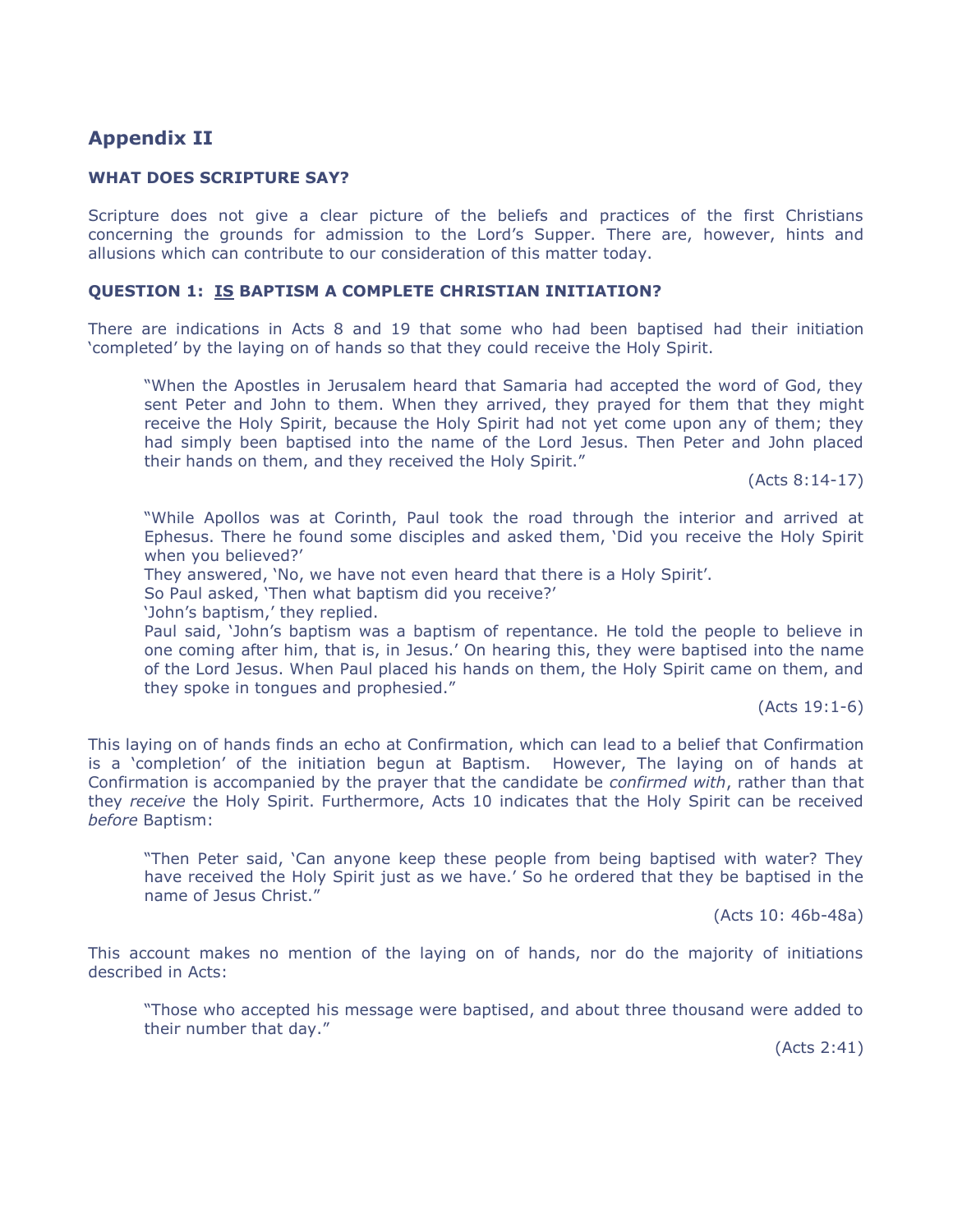"But when they believed Philip as he preached the good news of the Kingdom of God and the name of Jesus Christ, they were baptised, both men and women. Simon himself believed and was baptised."

(Acts 8:12-13)

"He ordered the chariot to stop. Then both Philip and the eunuch went down into the water and Philip baptised him."

(Acts 8:38)

"Immediately something like scales fell from Saul's eyes, and he could see again. He got up and was baptised."

(Acts 9:18)

"And now what are you waiting for? Get up, be baptised and wash your sins away, calling on his name."

(Acts 22:16)

(See also Acts 10:46b-48 (above) and Acts 16:33 & 18:8 (below))

Indeed, in Acts 2 Peter is reported as saying that the gift of the Holy Spirit is a *consequence* of Baptism:

"Peter replied, 'Repent and be baptised, every one of you, in the name of Jesus Christ so that your sins may be forgiven. And you will receive the gift of the Holy Spirit.'"

(Acts 2:38)

#### **QUESTION 2: BUT WERE CHILDREN BAPTIZED?**

If we accept Baptism as a complete initiation, the question remains as to whether *children* were baptised in the first Christian communities. Acts 2 may be of relevance again here. The passage quoted immediately above continues as follows:

"The promise is for you and your children and for all who are far off – for all whom the Lord our God will call."

(Acts2:39)

In addition there are references to the Baptism of households with no indication that these did *not* include the children. Paul states:

"I also baptised the household of Stephanas; beyond that, I don't remember if I baptised anyone else."

(1 Corinthians 1:16)

"When (Lydia) and the members of her household were baptised, she invited us to her home".

(Acts 16:15)

"At that hour of the night the jailer took them and washed their wounds; then immediately he and all his family were baptised."

(Acts 16:33)

"Crispus, the synagogue ruler, and his entire household believed in the Lord; and many of the Corinthians who heard him believed and were baptised."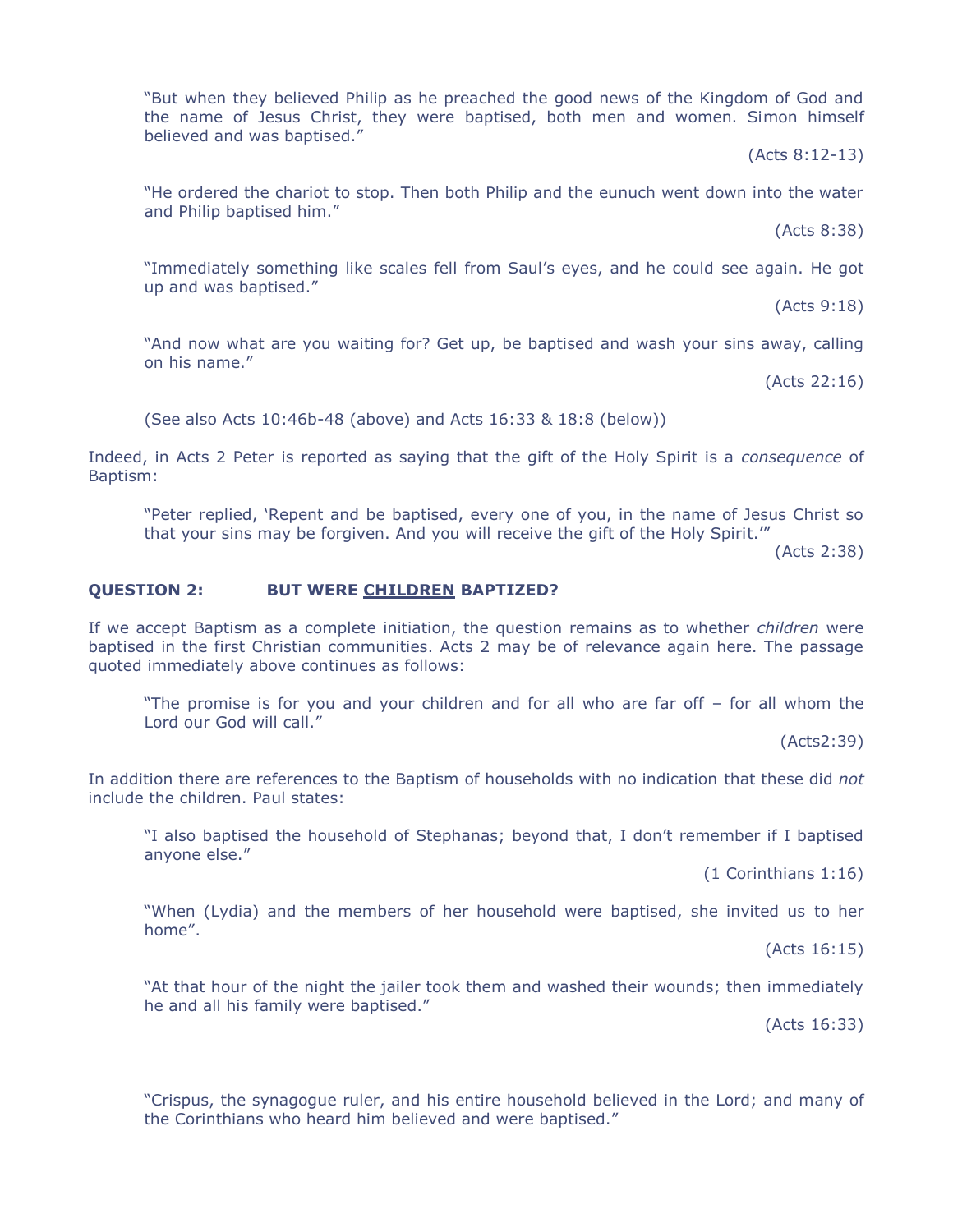The situation described at length in Acts 10:23b-48 is also that of a 'household Baptism'.

#### **QUESTION 3: DID BAPTISM LEAD ON TO COMMUNION?**

Paul, in 1 Corinthians 10, indicates that the link between Baptism and the sharing of spiritual food and drink is something which, in essence, goes back to the time of Moses:

"I do not want you to be unaware, brothers and sisters, that our ancestors were all under the cloud, and all passed through the sea and all were baptised into Moses in the cloud and in the sea, and all ate the same spiritual food, and all drank the same spiritual drink. For they drank from the spiritual rock that followed them, and the rock was Christ."

(1 Corinthians 10:1-4 - NRSV)

The text in 1 Corinthians 2 which forms the basis of one of the most common introductions to the Peace (Common Worship p290) also hints at shared spiritual nourishment for those baptised into 'one body':

"For we were all baptised by one Spirit into one body – whether Jews or Greeks, slave or free – and we were all given the one Spirit to drink."

(1 Corinthians 12:13)

The link between sharing the bread and wine and unity in one 'body' is made explicit in 1 Corinthians 10 – a text that has provided one of the forms of words at the Breaking of the Bread (Common Worship p179):

" Is not the cup of thanksgiving for which we give thanks a participation in the blood of Christ? And is not the bread that we break a participation in the body of Christ? Because there is one loaf, we, who are many, are one body, for we all partake of the one loaf."

(1 Corinthians 10:16-17)

Acts 2 indicates that breaking of bread immediately became a regular feature of the life of the newly baptised:

"Those who accepted his message were baptised, and about three thousand were added to their number that day. They devoted themselves to the apostles' teaching and to the fellowship, to the breaking of bread and to prayer."

(Acts 2:41-42)

#### **QUESTION 4: WERE ANY EXCLUDED FROM COMMUNION?**

Having established that the baptised broke bread together, Acts 2 goes on to emphasise the regularity of the practice, thus indicating its importance to the community:

"Every day they continued to meet together in the temple courts. They broke bread in their homes and ate together with glad and sincere hearts, praising God and enjoying the favour of all the people."

(Acts 2: 46-47a)

Paul's criticism of division when speaking of the Lord's Supper also indicates the importance of unity in the community when taking the sacrament: